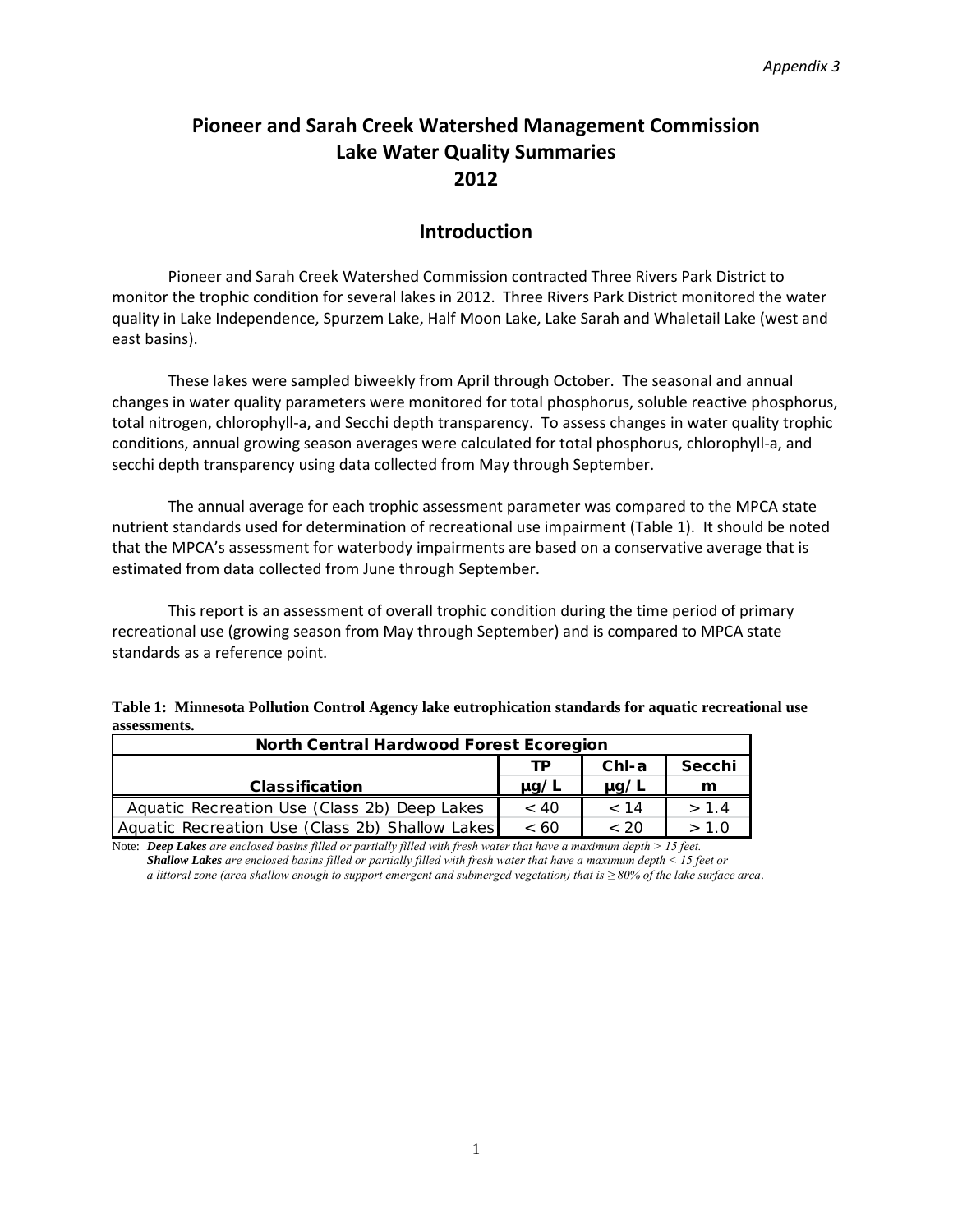### **Lake Independence**

Lake Independence has exceeded the MPCA "deep lake" phosphorus standards since 2001. There have been slight improvements in water quality since the completion of the TMDL (2006) and implementation plan (2007). However, the total phosphorus concentrations appeared cyclic with gradual decreases and increases in total phosphorus since 1995 (Figure 1). The average phosphorus concentration in Lake Independencewas 45.6 in 2012. Total phosphorus concentration in 2012 ranged from 28.1 to 74.6µg/L (Figure 2). The fluctuations in phosphorus concentration for Lake Independence have often been attributed to the watershed and internal loading processes.

There was a slight decrease in phosphorus in 2012; however, this did not affect the chlorophyll‐a concentrations or the secchi depth. The average chlorophyll-a concentration in 2012 was 26.3 µg/L(Figure 3). This average chlorophyll‐a concentration is considerably higher than the MPCA water quality standard.Secchi depth transparency readings ranged from 0.64 to 5.16 meters in 2012 (Figure 4).The lake typically has a clear water phase in early spring that is followed by severe algal blooms that persist throughout the summer. There was an algal bloom in the middle of the summer which coincided with higher chlorophyll-a readings and poor transparency. Despite time periods with severe algal blooms, secchi depth transparency has met the state standards for the past several years. The average Secchi depth transparency for 2012 was 2.18 m (Figure 5). Typically, poor water clarity and high chlorophyll-a concentrations indicate algal production. Algae growth can be effected by numerous environmental factors including, but not limited to, phosphorus and nitrogen concentrations, oxygen, carbon dioxide, light and temperature.



Figure 1. Lake Independence annual changes in average phosphorus concentration from 1995-2012.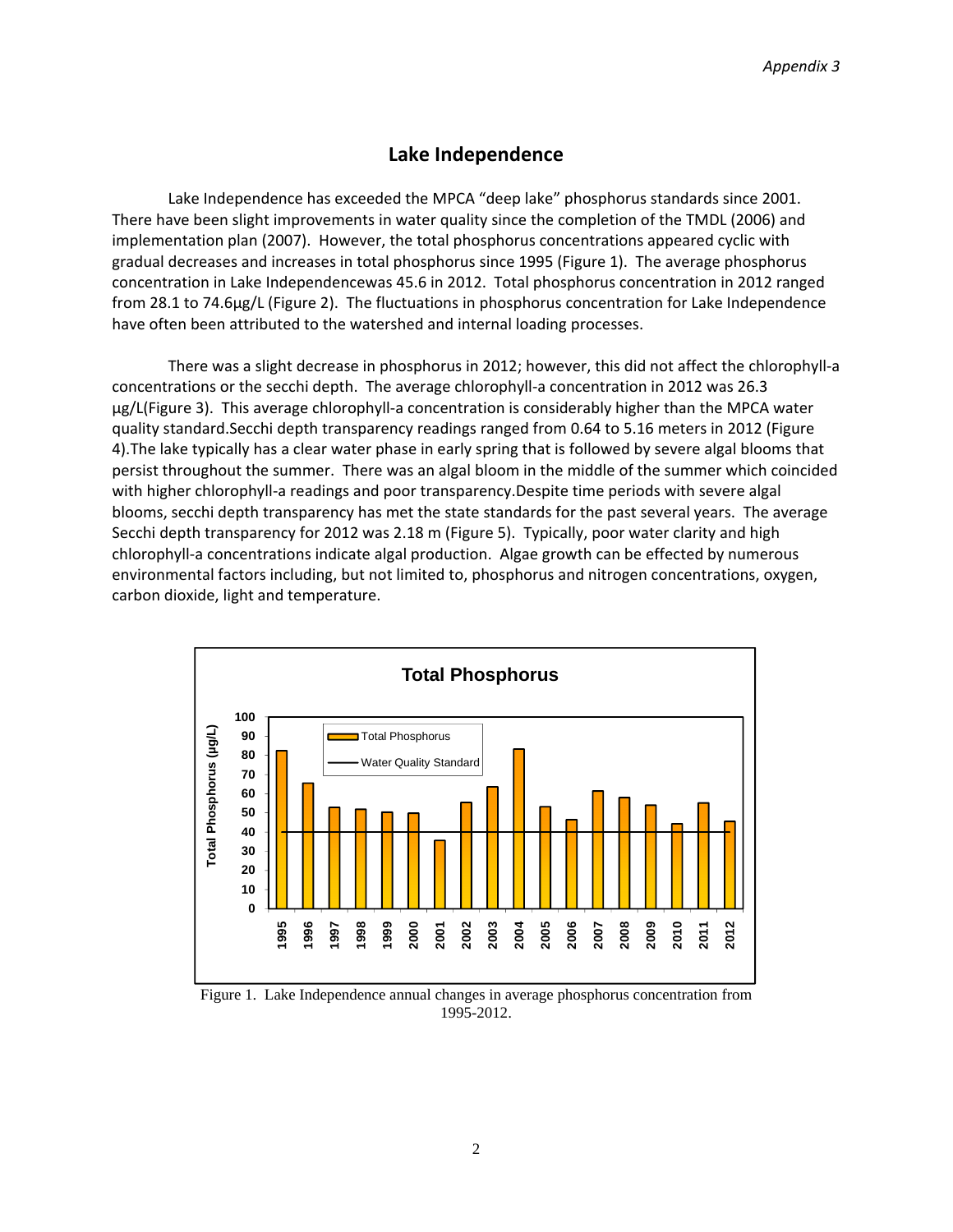

Figure 2. Lake Independence seasonal changes in total phosphorus, soluble reactive phosphorus, and total nitrogen concentrations in 2012.



Figure 3. Lake Independence annual changes in average chlorophyll-a concentration from 1995-2012.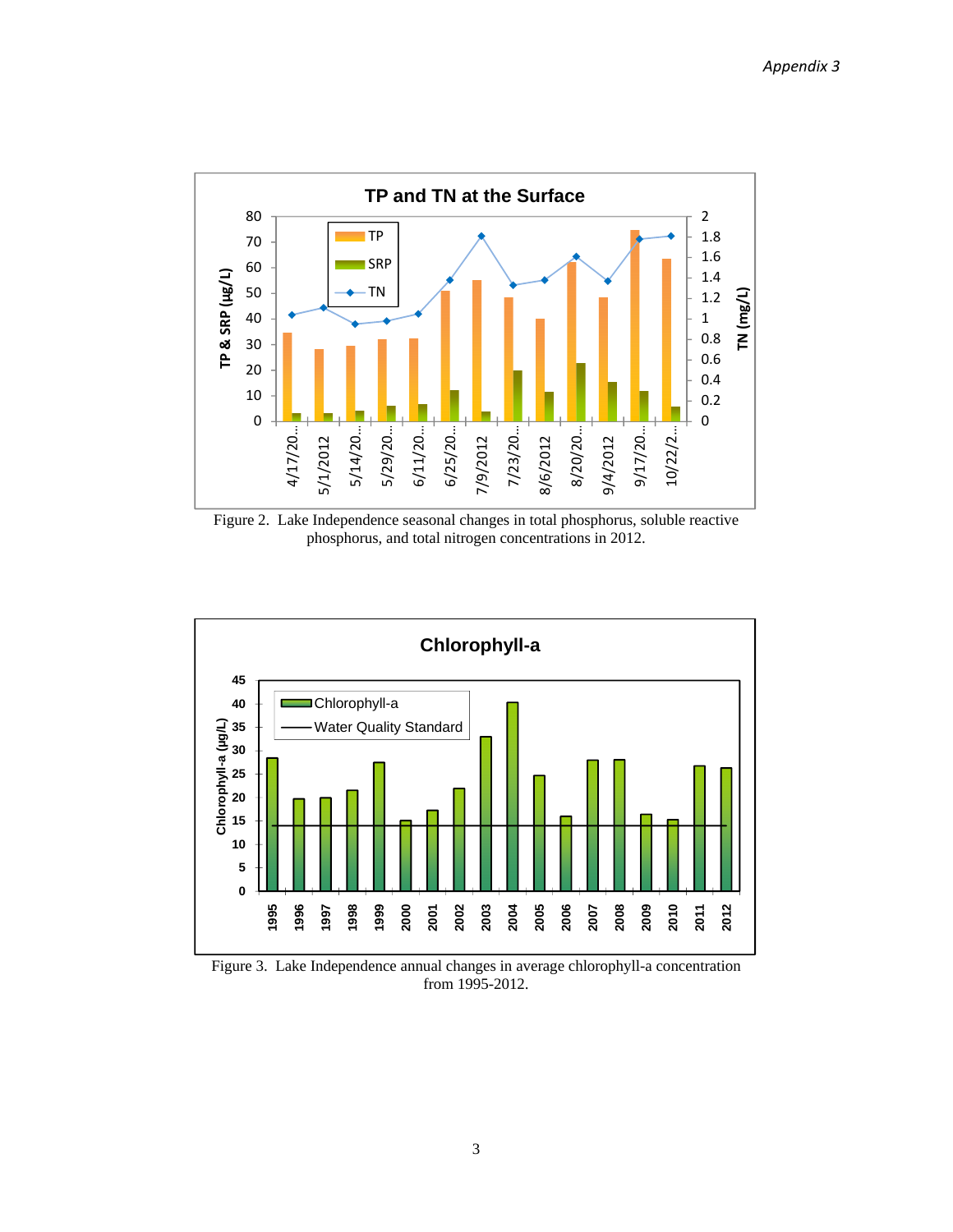

Figure 4. Lake Independence seasonal changes in Secchi depth and chlorophyll-a concentration in 2012.



Figure 5. Lake Independence annual changes in average Secchi depth from 1995-2012.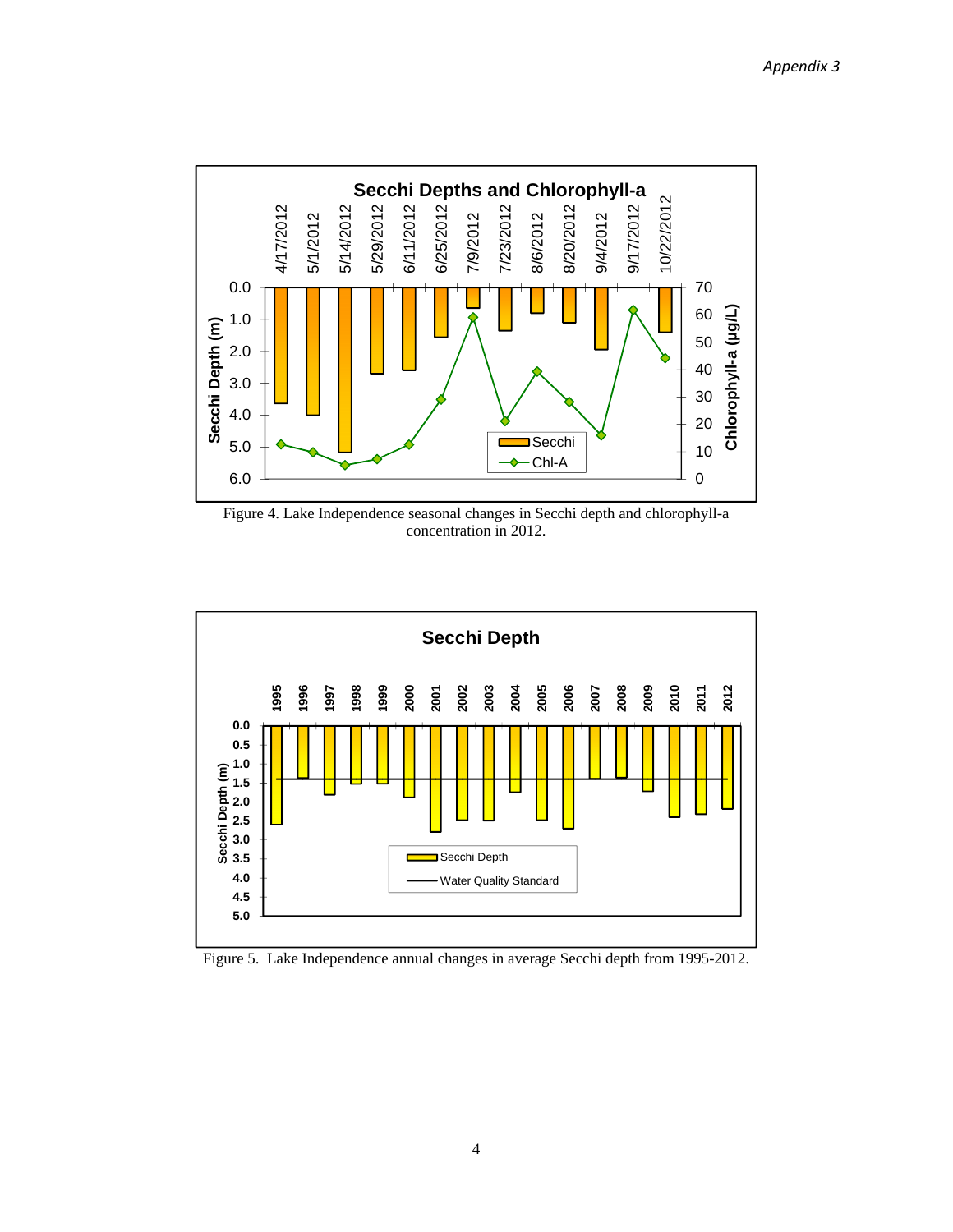## **Spurzem Lake**

Spurzem Lake continues to exceed the impaired water criteria for the MPCA "deep lake" eutrophication standards. The total phosphorus concentration standard to support direct contact recreational use for Spurzem Lake is 40 µg/L. The average total phosphorus concentration in 2012 was 140.1 µg/L with values ranging between 60.2and 177.2 µg/L (Figures 6 & 7). These extremely high phosphorus concentrations are considered hypereutrophic with respect to other lakes within the ecoregion. The high phosphorus concentrations are attributed to significant sources of external and internal loading.

In the past, excess phosphorus concentrations in Spurzem Lake resulted in severe algal blooms with decreased water clarity. The average chlorophyll-a concentration in 2012was 50.0 µg/L (Figure 8). The highest chlorophyll-a concentrations corresponded with an increase in water temperatures at the end of June and beginning of July with values ranging between 62.9 µg/L and 118.9 µg/L. Despite these high chlorophyll-a concentrations, there were periods during the 2012 season with excellent water clarity conditions. During the period from April through June of 2012, chlorophyll0a concentrations ranged between 1.4  $\mu$ g/L and 17.6  $\mu$ g/L; and secchi depth transparency ranged between 1.49 m and 4.1 m. The extended period with excellent water clarity resulted in an average Secchi depth transparency of1.53 m (Figure 10). This is the first time since 2004 that the MPCA standard for Secchi Disk transparency has been met. The reason for this improvement in water clarity in 2012 is currently unknown.



Figure 6. Spurzem Lake annual changes in average phosphorus concentration from 1995-2012.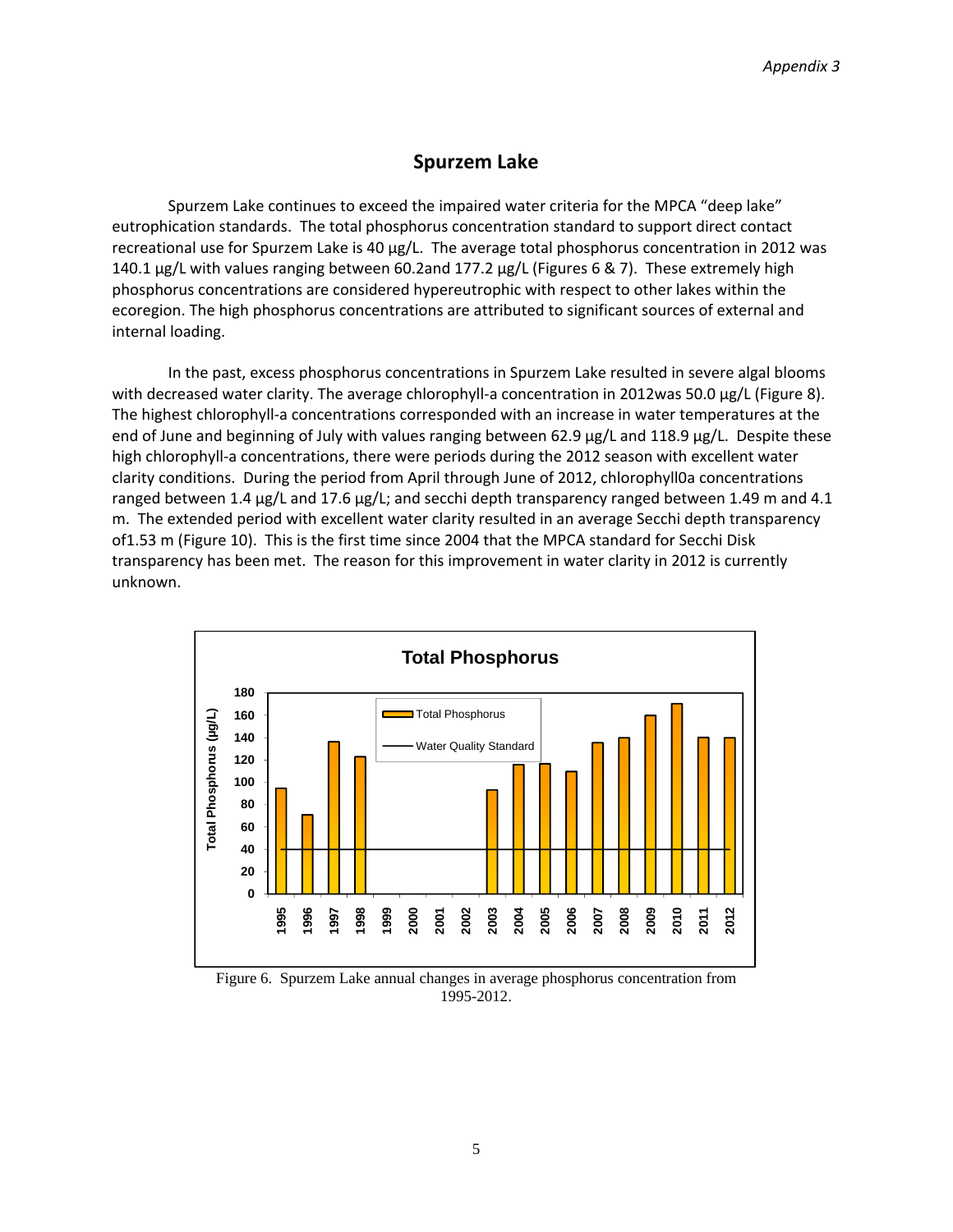

Figure 7. Spurzem Lake seasonal changes in total phosphorus, soluble reactive phosphorus, and total nitrogen concentrations in 2012.



Figure 8.Spurzem Lake annual changes in average chlorophyll-a concentration from 1995-2012.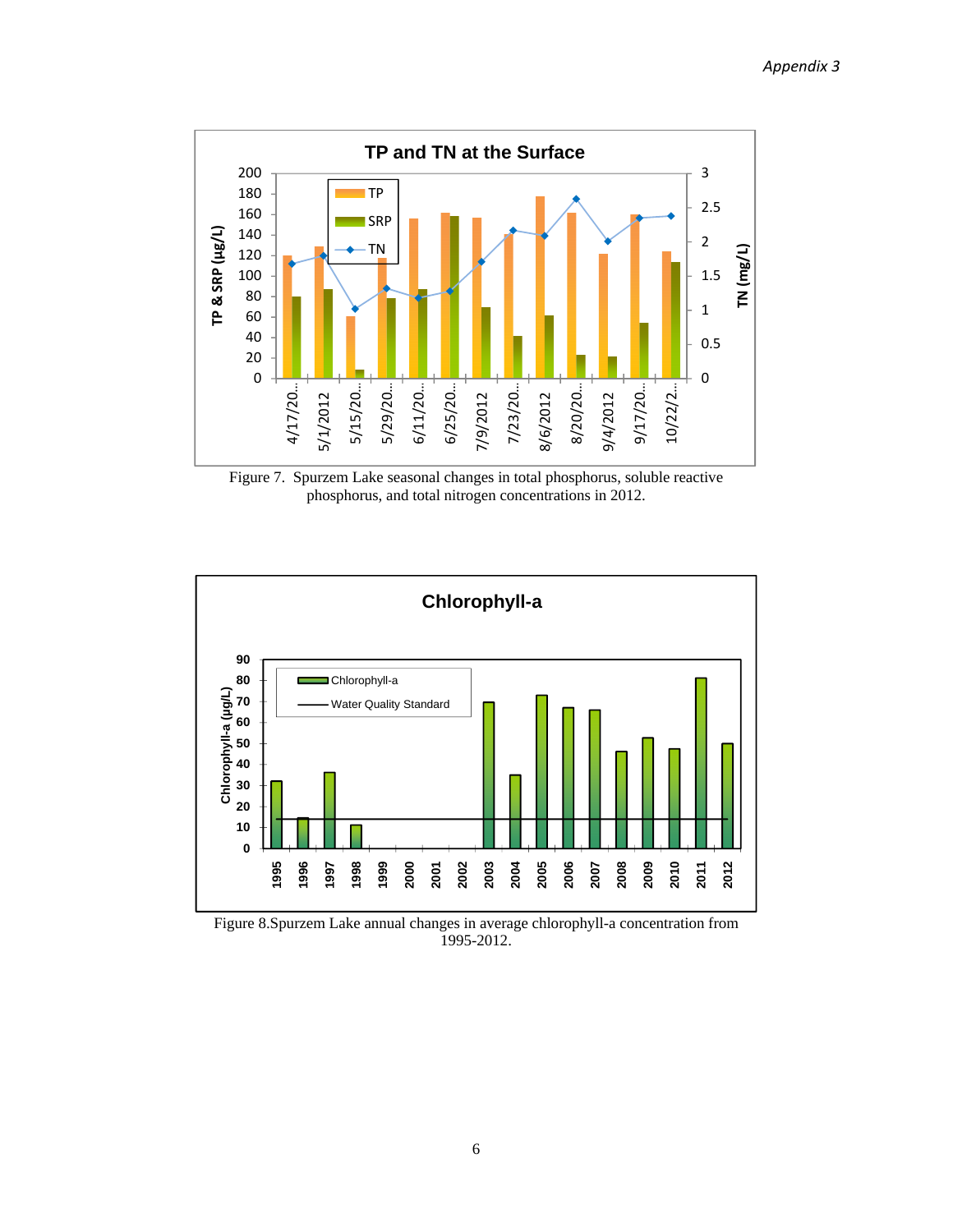

Figure 9. Spurzem Lake seasonal changes in Secchi depth and chlorophyll-a concentration in 2012.



Figure 10.Spurzem Lake annual changes in average Secchi depth from 1995-2012.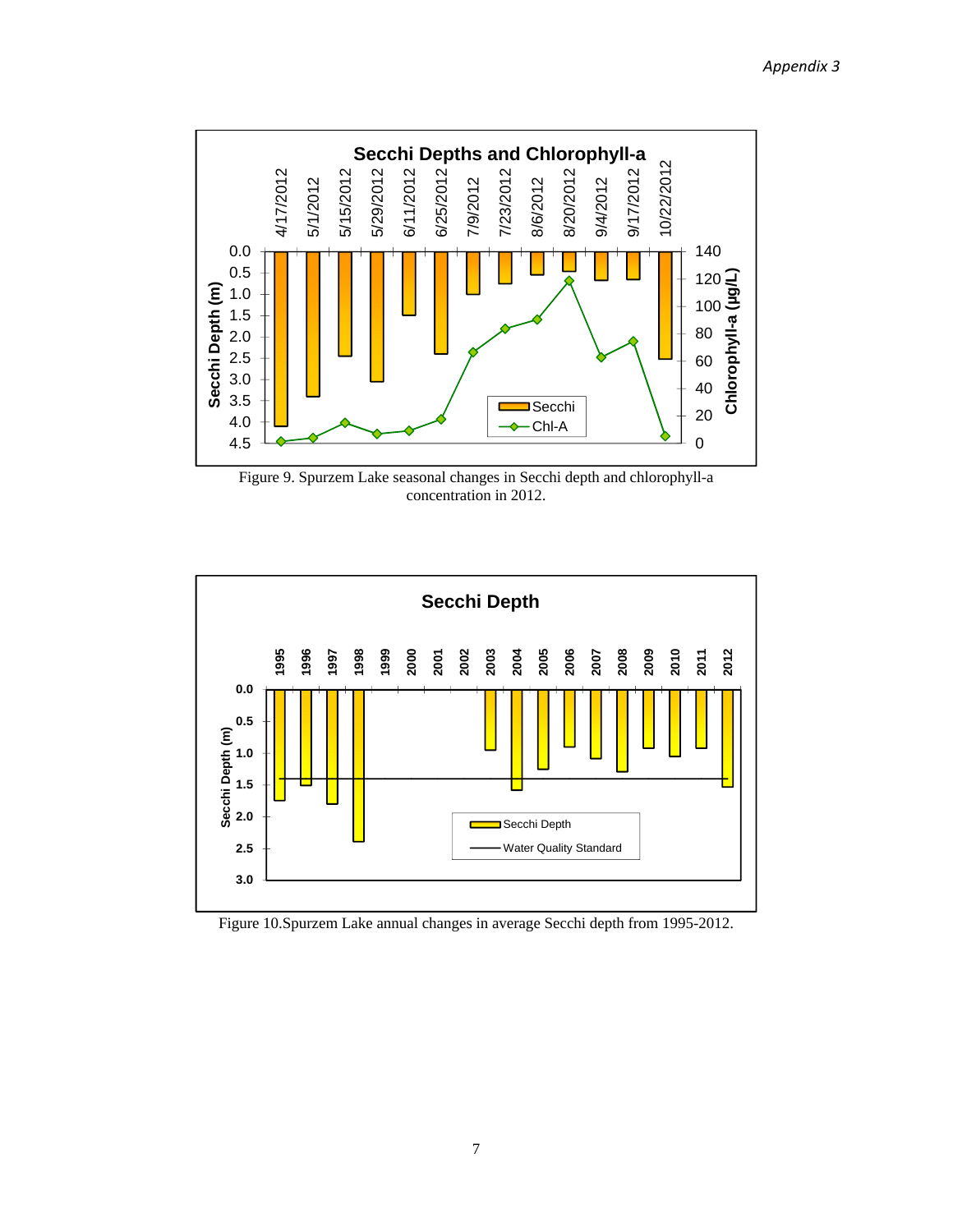# **Half Moon Lake**

Half Moon Lake continues to exhibit degraded water quality conditions. Half Moon had an average phosphorus concentration of 120.8 µg/L with values ranging from 74.4 to 178.0 µg/L in 2012 (Figures 11&12).There has not been any improvement in phosphorus concentrations in comparison to the previous years that have been monitored. The average total phosphorus concentrations have been substantially higher than the MPCA "deep lake" standard of 40 µg/L to support aquatic recreational use.

The excessive phosphorus concentrations are conducive for the development of severe algal blooms that occurred during the middle of the summer. The average chlorophyll‐a concentration in 2012 was 49.4 µg/L with values ranging from 6.8 to 88.7 µg/L (Figures13 and 14). Despite the severe algal blooms, the average Secchi depth of 1.45 m (Figure 15) met the MPCA standards. A clear water phase that persisted from April through June accounted for secchi depth transparencies ranging between 1.1 m and 2.76 m. This clear water phase most likely was attributed to an increase in zooplankton abundance.Water clarity gradually decreased in response to the development of algal blooms as water temperatures increased throughout the summer.



Figure 11. Half Moon Lake annual changes in average phosphorus concentration from 2004-2012.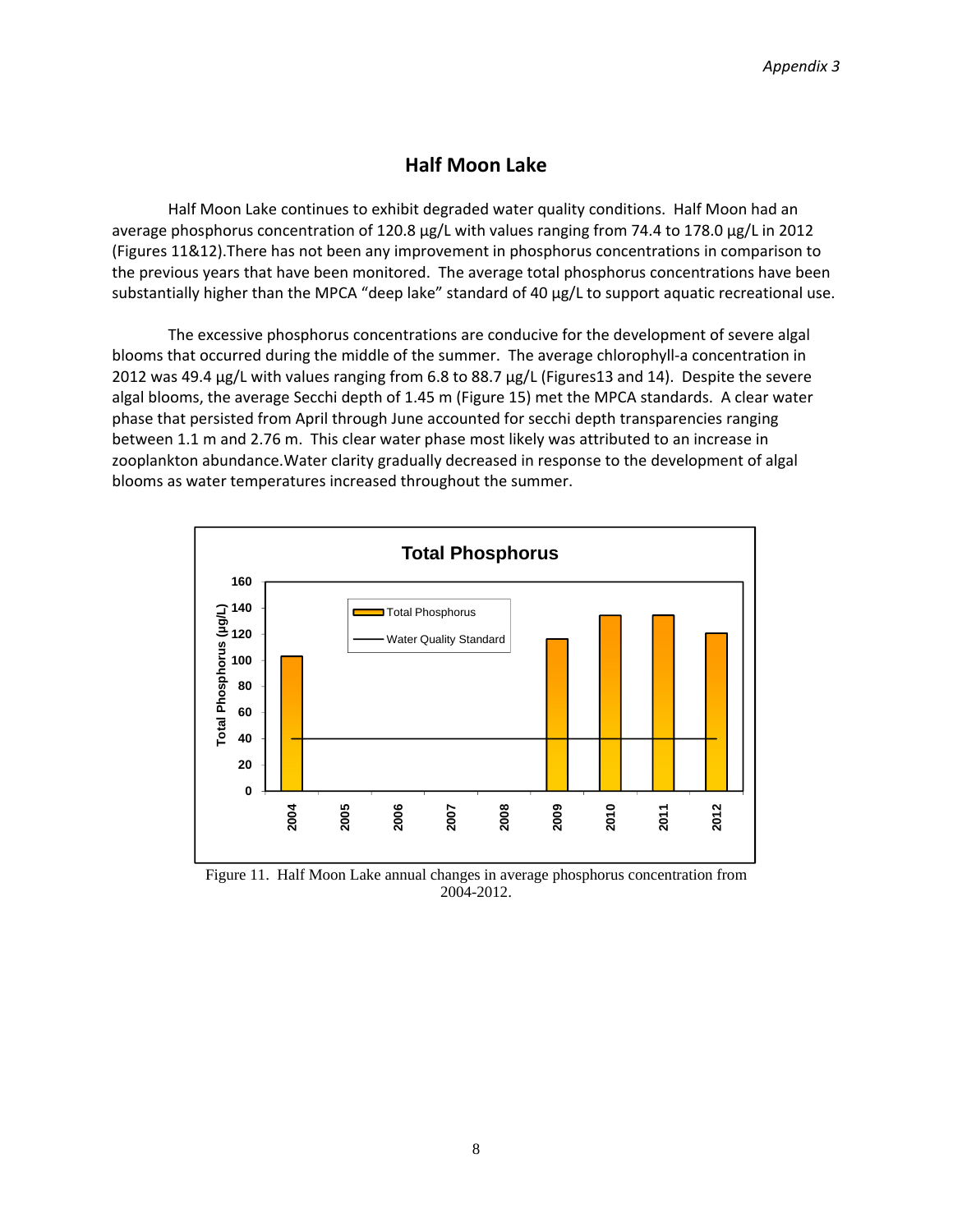

Figure 12. Half Moon Lake seasonal changes in total phosphorus, soluble reactive phosphorus, and total nitrogen concentrations in 2012.



Figure 13.Half Moon Lake annual changes in average chlorophyll-a concentration from 2004-2012.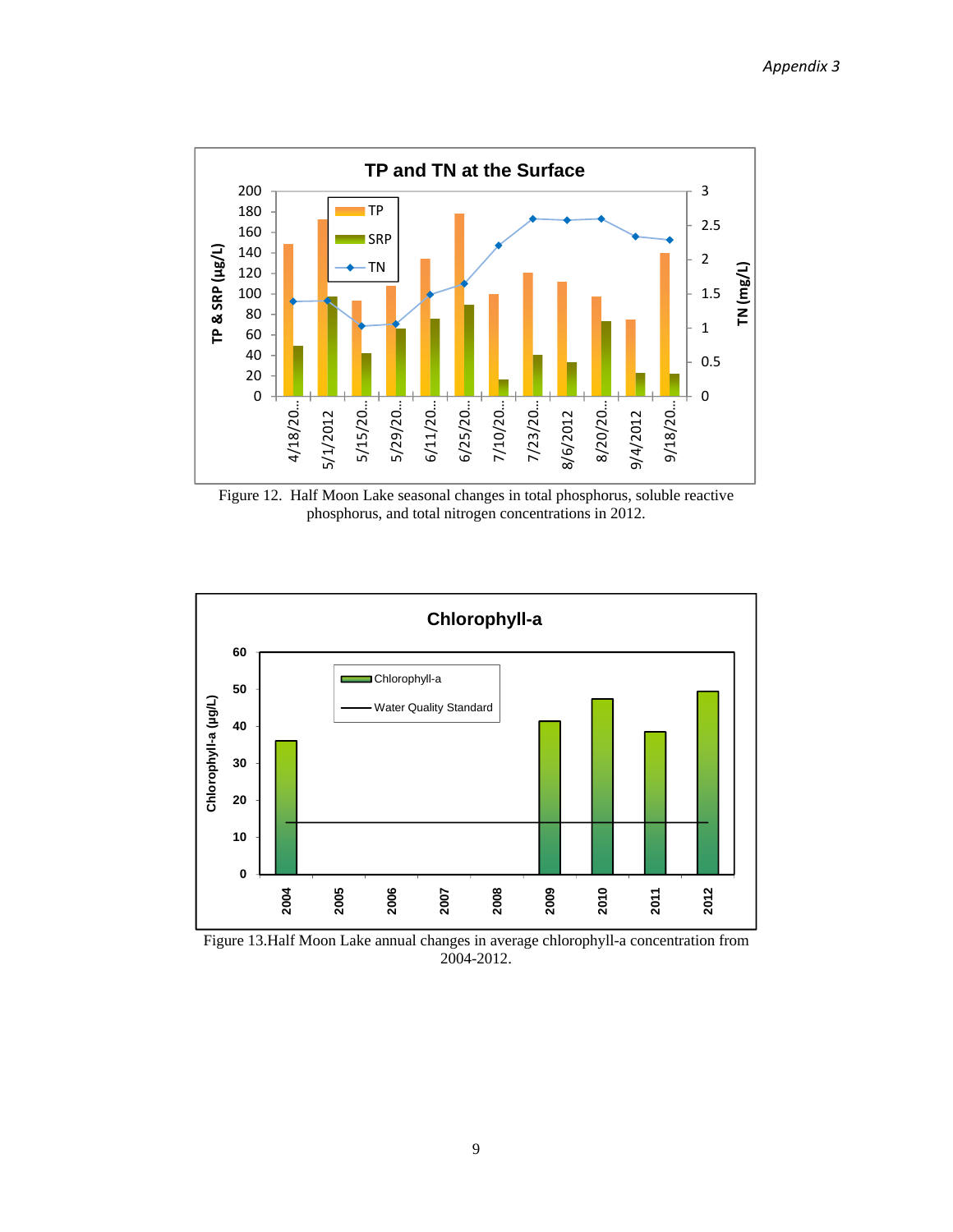

Figure 14. Half Moon Lake seasonal changes in Secchi depth and chlorophyll-a concentration in 2012.



Figure 15.Half Moon Lake annual changes in average Secchi depth from 2004-2012.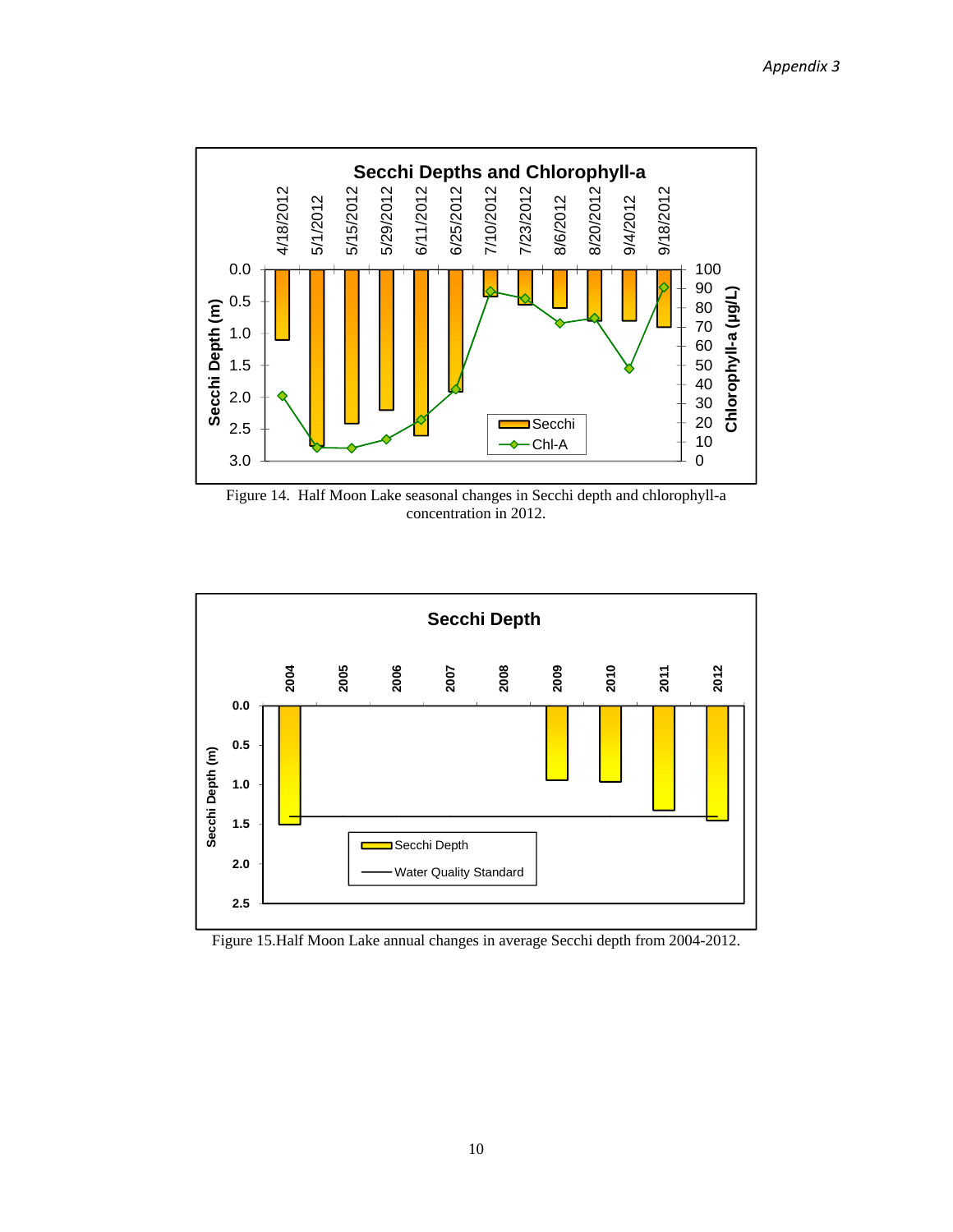### **Lake Sarah**

Lake Sarah has exceeded MPCA "deep lake" standards for total phosphorus since 1996 (Figure 16). The average phosphorus concentration in 2012 was82.2µg/L. The high phosphorus concentrations are partially due to internal loading. A significant source of internal loading is the senescence of curlyleaf pondweed. There was a gradual increase in phosphorus concentration in June that corresponds with curly-leaf pondweed senescence. There are currently lake-wide management efforts proposed to control curly‐leaf pondweed and provide water quality benefits for 2013.

The high phosphorus concentrations have been conducive for the development of algal blooms.Lake Sarah annual average chlorophyll-a concentration was49.6 µg/L in 2012 (Figure 18) which exceeds the MPCA "deep lake" standard for impairment of 14 µg/L.During the early summer, Lake Sarah exhibited a clear-water phase with relatively low chlorophyll-a concentrations that produced a maximum Secchi depth of 6.5 meters (Figure 19). During the early summer curly‐leaf pondweed died off and created an algal bloom. The water clarity remained low for the remainder of the year (Figure 19).The average Secchi depth transparency for Lake Sarah was 1.79 meters in 2012 (Figure 20). The average Secchi depth transparency has met MPCA standards for the past two years despite high total phosphorus and chlorophyll‐a concentrations (Figure 20).



Figure 16. Lake Sarahannual changes in average phosphorus concentration from 1996- 2012.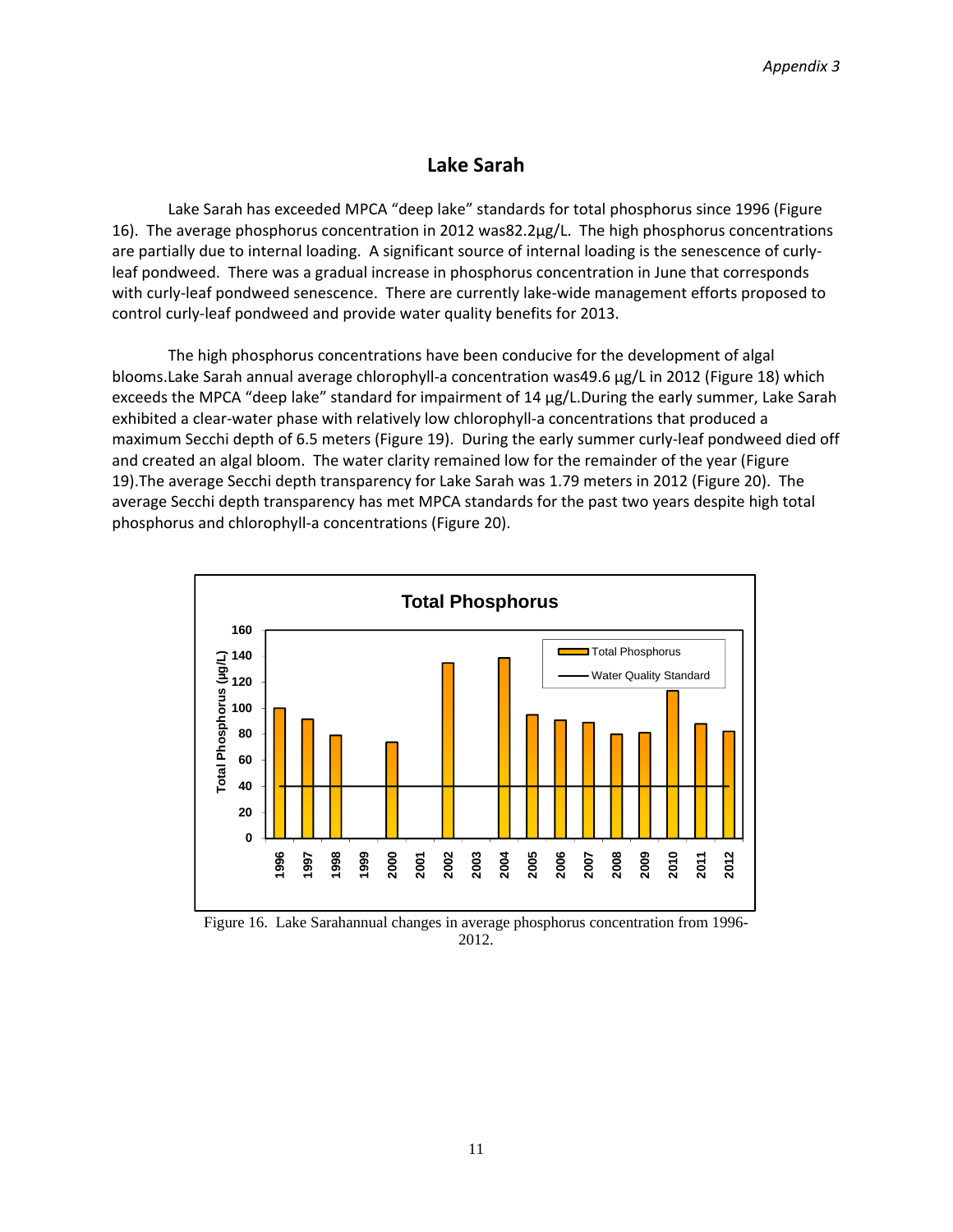

Figure 17. Lake Sarah seasonal changes in total phosphorus, soluble reactive phosphorus, and total nitrogen concentrations in 2012.



Figure 18.Lake Sarah annual changes in average chlorophyll-a concentration from 1996- 2012.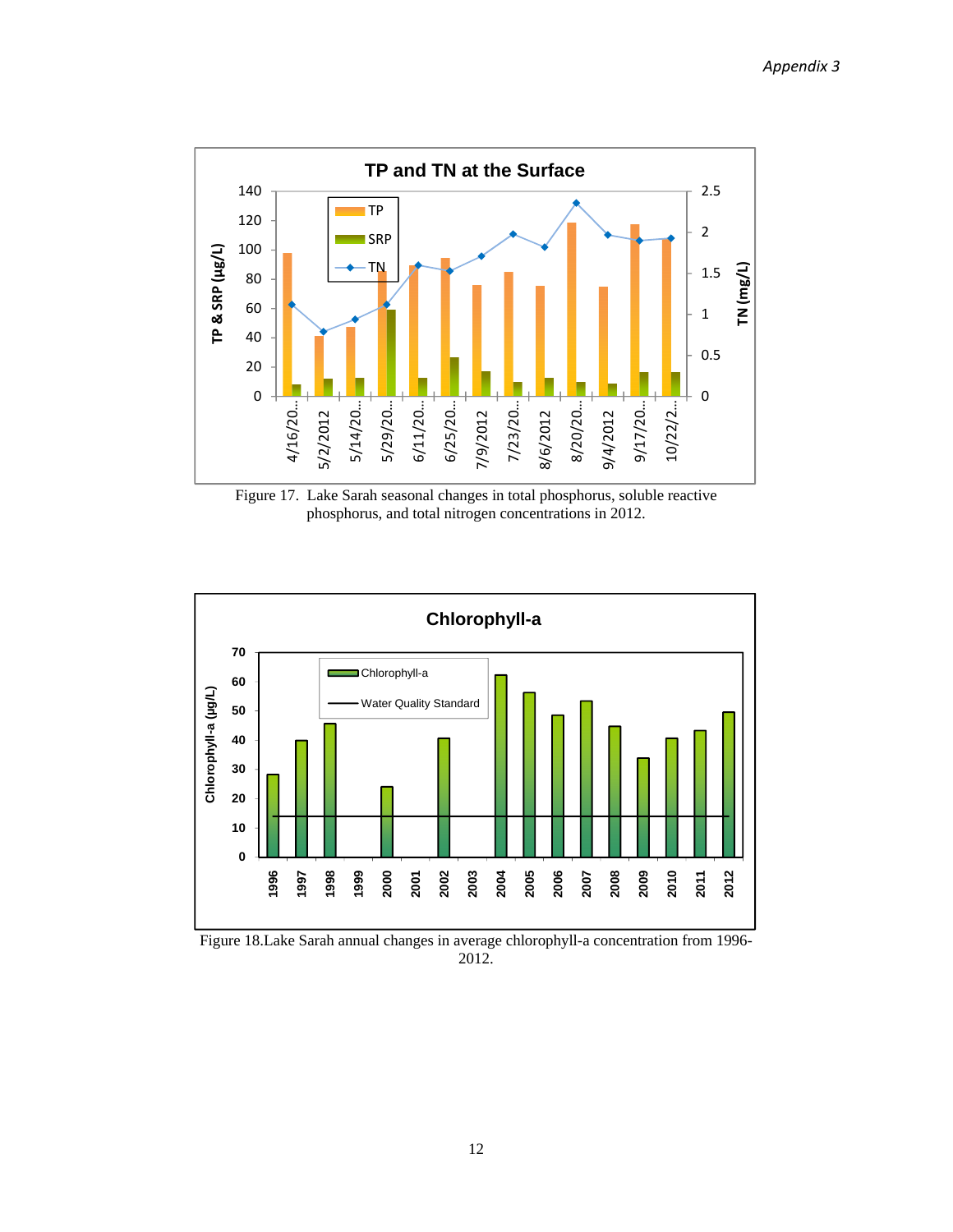

Figure 19. Lake Sarah seasonal changes in Secchi depth and chlorophyll-a concentration in 2012.



Figure 20.Lake Sarah annual changes in average Secchi depth from 1996-2012.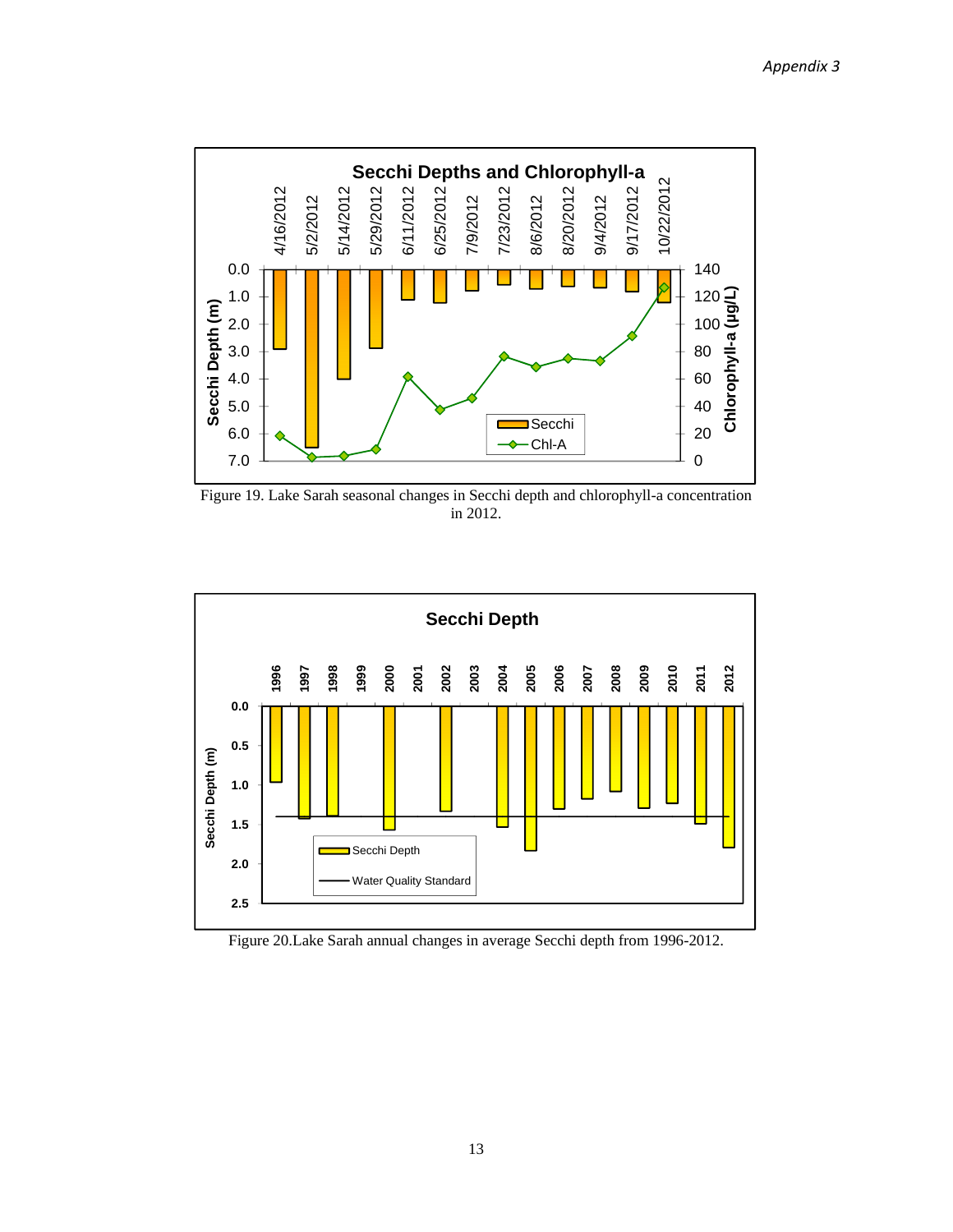## **Whaletail Lake**

Whaletail Lake has two distinct basins that have been monitored to assess water quality conditions.The west basin of Whaletail Lake has characteristics that are similar to a shallow lake, and the east basin has characteristics that are similar to a deep lake. The distinct differences in morphology have contributed to variations in water quality trophic conditions between the two basins. The water quality conditions were compared to the shallow lake and deep lake water nutrient criteria that are representative for each basin.

### **Whaletail‐West Basin**

The West Basin has impaired water quality conditions that currently do not meet the "shallow lake" standards to support recreational use. The west basin had an average annual total phosphorus concentration of 75.6  $\mu$ g/L in 2012 (Figure 21) with values ranging between 59.6  $\mu$ g/L to 95.6  $\mu$ g/L (Figure 22).The high phosphorus concentrations have led to an increase in chlorophyll‐a concentrations with an average of 34.4µg/L (Figure 23). Secchi depth transparency was consistently less than 1 m for the entire year (Figure 24). The average annual secchi depth of 0.57 m indicates that there has not been a significant improvement in water clarity conditions. The secchi depth transparency may not be algal dependent, but may be attributed to turbid conditions from re-suspension of sediment material.



Figure 21. Whaletail-West Basin annual changes in average phosphorus concentration from 2000-2012.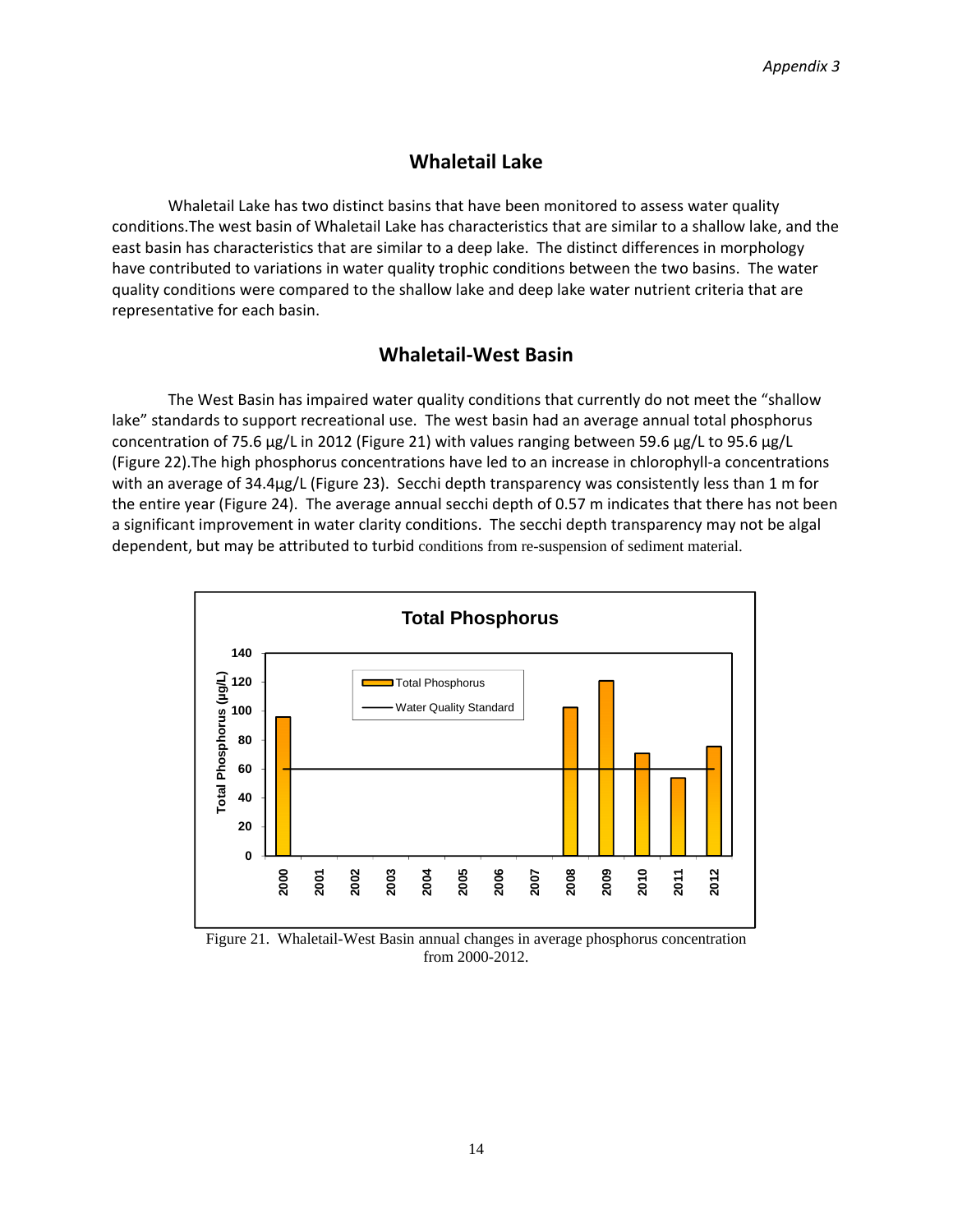

Figure 22. Whaletail-West Basin seasonal changes in total phosphorus, soluble reactive phosphorus, and total nitrogen concentrations in 2012.



Figure 23.Whaletail-West Basin annual changes in average chlorophyll-a concentration from 2000-2012.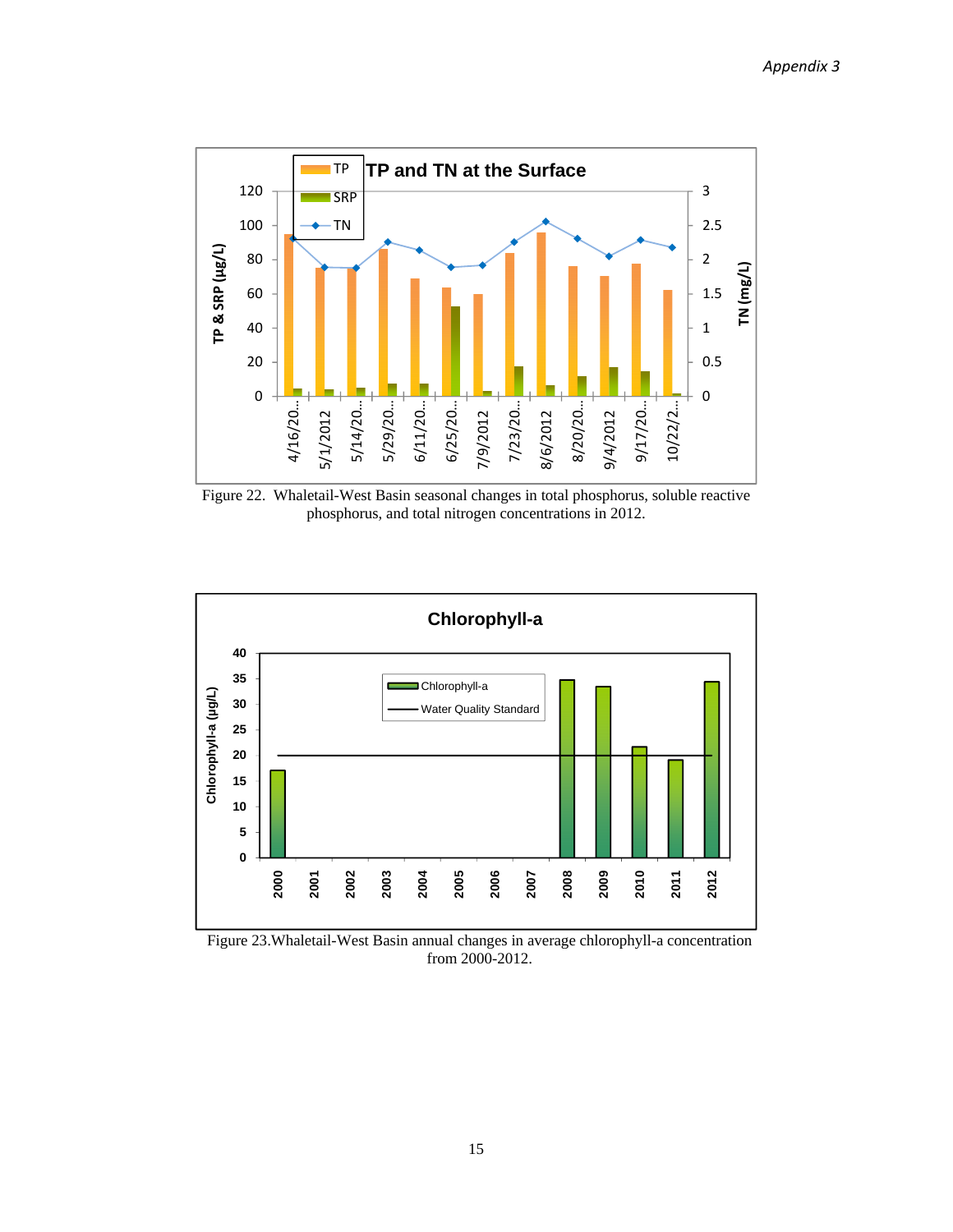

Figure 24. Whaletail-West Basin seasonal changes in Secchi depth and chlorophyll-a concentration in 2012.



Figure 25.Whaletail-West Basin annual changes in average Secchi depth from 2000- 2012.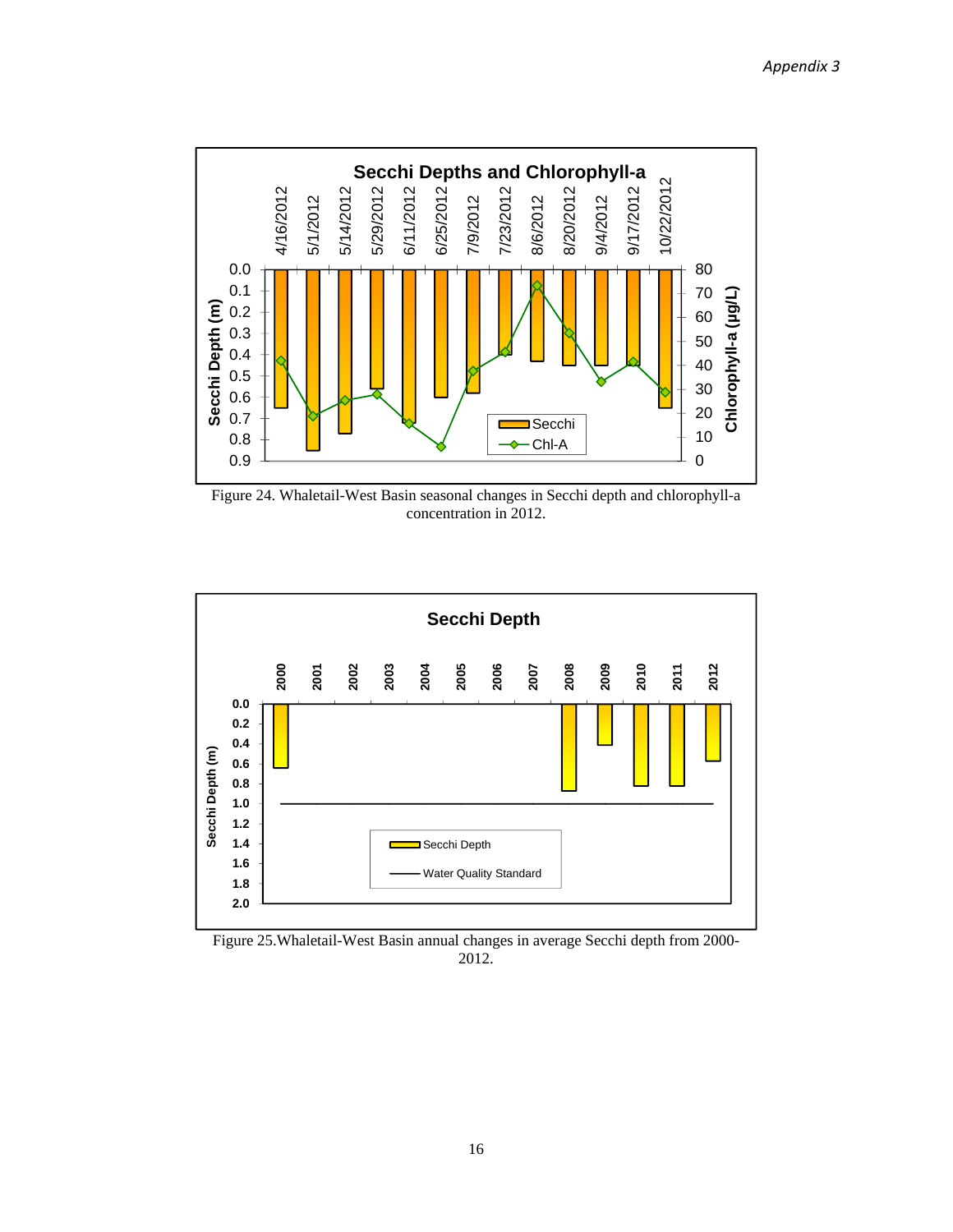## **Whaletail‐East Basin**

The east basin of Whaletail Lake typically has had better water quality in comparison to the west basin. The east basin has a maximum depth of 8 m that allows for the development of in‐lake stratification during the summer. Stratification within the east basin typically persists throughout the summer (June-September) which confines the nutrients from sediment release within the hypolimnion. The west basins shallow morphology is more conducive for re0suspension of sediments and nutrients due to wind mixing. Based on the east basin water quality, the re‐suspension of nutrients and sediments does not appear to occur as frequently as the west basin.

Although the east basin typically has better water quality, the water quality parameters typically do not meet MPCA standards. The average annual phosphorus concentrations within the east basin ranged between 44.6 µg/L to 55.0µg/L from 2000 to 2008. The phosphorus concentrations substantially increased to 71.9 µg/L in 2009. Since 2009, the annual average phosphorus concentration has gradually decreased each consecutive year. In 2012, the average annual phosphorus concentration was 39.7 µg/L with values ranging from 21µg/L to 62 µg/L. This was the first year in which phosphorus concentrations have met the MPCA standard since monitoring began in 2000. The improvements in phosphorus concentration are currently unknown.

Despite the recent noticeable improvements in phosphorus concentrations, the water clarity conditions have degraded in the past several years. The annual average chlorophyll-a concentrations have increased from 17.4 µg/L in 2010 to 27.2 µg/L in 2012, and secchi depth transparency has decreased from 1.61 m in 2010 to 1.11 m in 2012. The chlorophyll-a concentrations have never met the MPCA standards since monitoring began in 2000 (Figure 28). However, secchi depth transparency met MPCA standards in 2010 and 2011. Unfortunately, secchi depth transparency did not meet MPCA standards in 2012 (Figure 30). The past several years there doesn't seem to be a relationship between changes in the annual average phosphorus concentrations and water clarity. The changes in water clarity are most likely attributed to annual variations in zooplankton community.



Figure 26. Whaletail-East Basin annual changes in average phosphorus concentration from 2000-2012.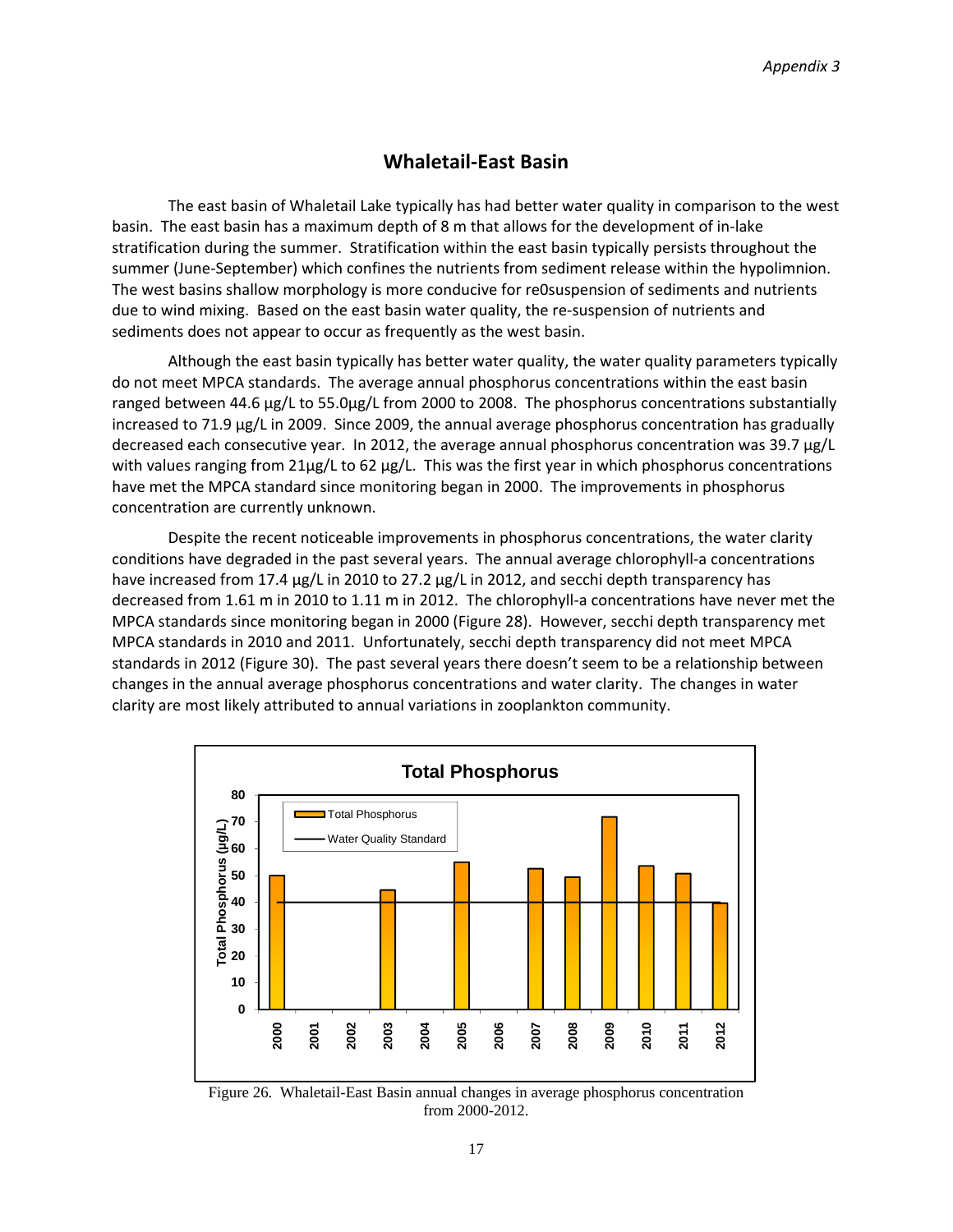

Figure 27. Whaletail-East Basin seasonal changes in total phosphorus, soluble reactive phosphorus, and total nitrogen concentrations in 2012.



Figure 28.Whaletail-East Basin annual changes in average chlorophyll-a concentration from 2000-2012.